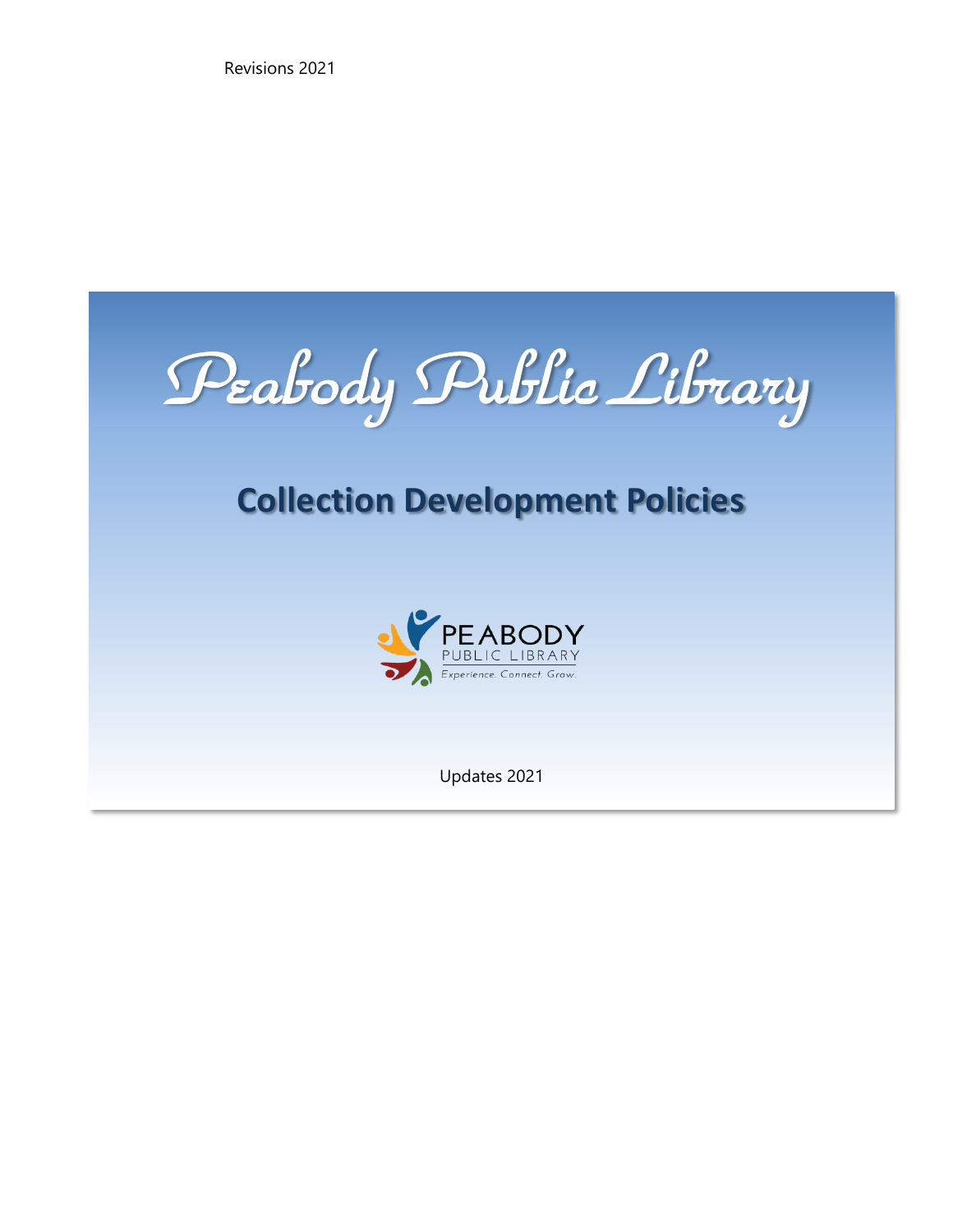#### TABLE OF CONTENTS

#### **ALPHABETICAL LIST OF TOPICS**

| Appendices |  |
|------------|--|
|            |  |
|            |  |
|            |  |
|            |  |
|            |  |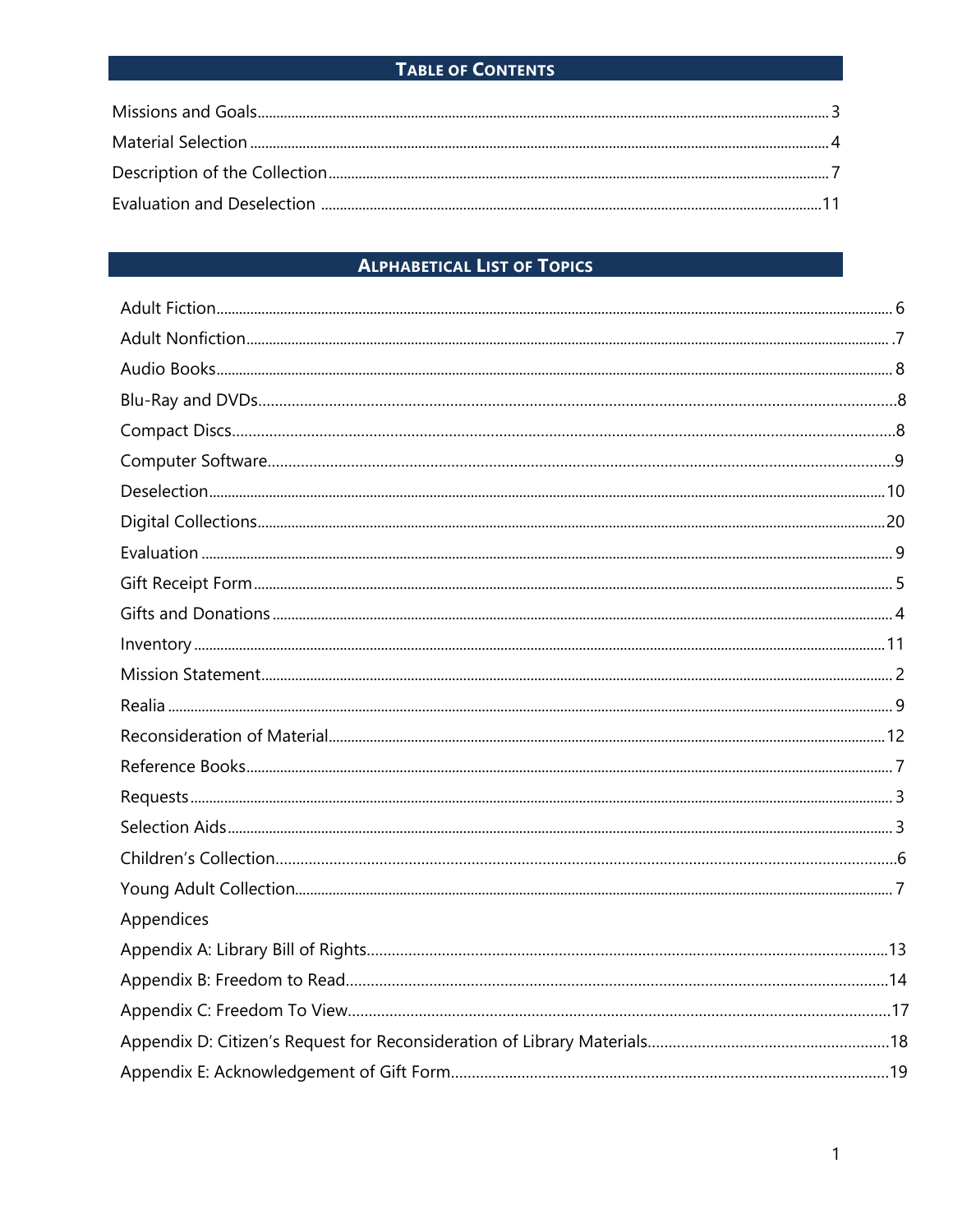## I. MISSIONS AND GOALS

The Peabody Public Library is a municipal corporation in the State of Indiana, and operates under a mission and goals statement.

#### **Peabody Public Library Mission Statement:**

Building Communities. Encouraging Exploration. Connecting with the world.

Among the goals of the library, the following may pertain to this document:

- Study collection usage with the goal of expanding those areas of greatest use/need.
- Integrate educational curricula with library collection.
- Build collection and focus on new formats.

While the 21st Century public library exists as much more than a repository of books and other circulating materials, its function in this regard remains undiminished and, as such, must provide for the various needs and desires of its patron base. Therefore, the Peabody Public Library is committed to collecting materials representing the widest possible diversity of viewpoints while striving to maintain a pertinent, balanced, and timely collection of print, audio-visual and digital formats.

The source of the library's collection is threefold in nature: items purchased with library funds; items purchased through monetary donations; and, items donated to the library. Those items purchased with library funds are generally new, recently published materials reviewed or otherwise covered in the professional media. Monetary donations for material purchase may be unlimited or of a more specific nature, as determined by mutual agreement. Donations of physical items are from time to time added to the collection, based upon criteria established in this document. See GIFTS AND DONATIONS for more detail.

#### **Youth Services Department Mission and Goals Statement:**

The Youth Services Department operates to fulfill the mission of the library, building community, encouraging exploration, and connecting with the world.

The Youth Services Department collections are intended to encourage life-long reading habits by offering materials in a variety of formats to satisfy the informational, educational, cultural, and recreational needs of children from infancy through grade five and the young adults from grade six through twelve. The department's collections will develop and expand in a way that reflects the interests and needs of our community.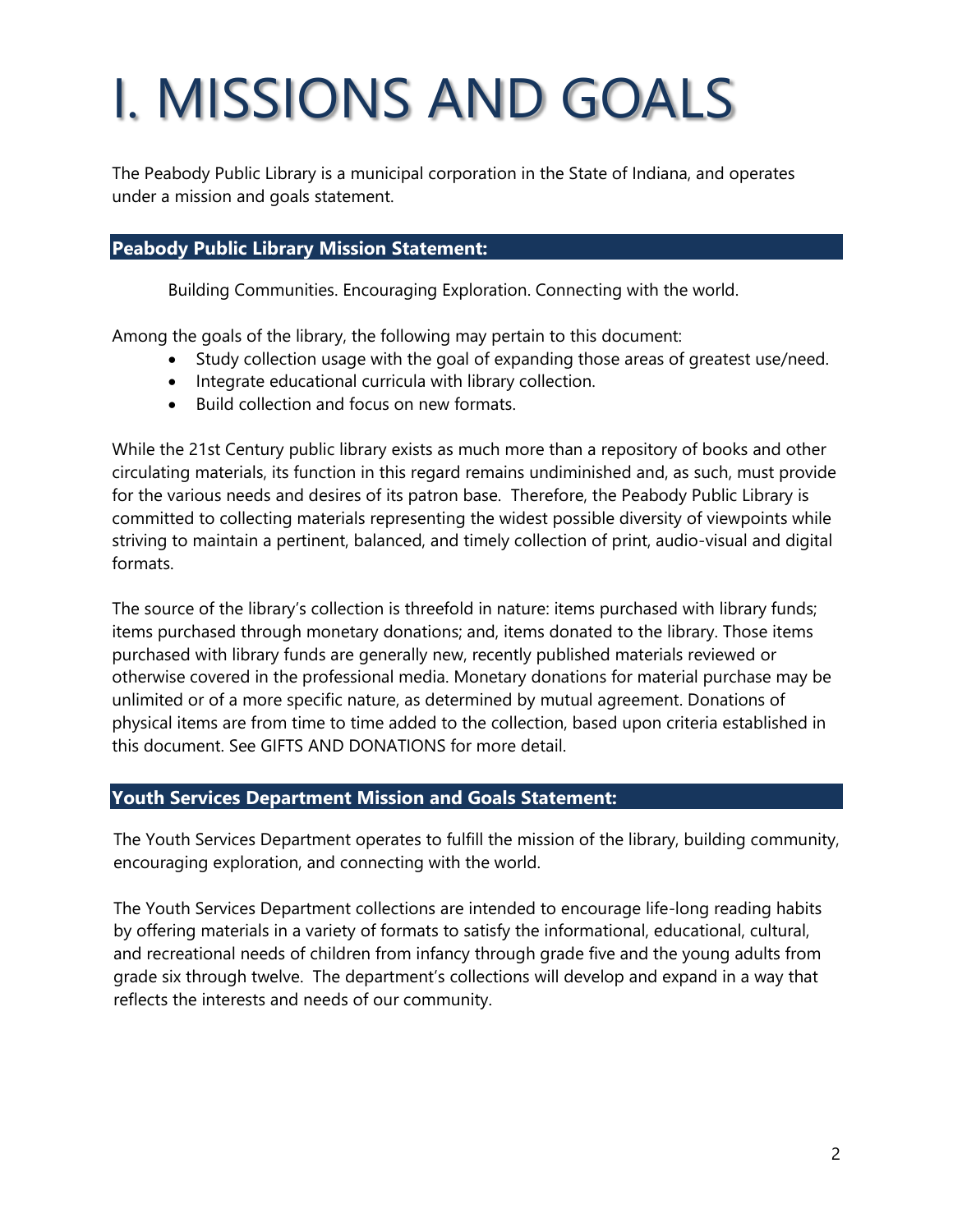## II. MATERIAL SELECTION

Peabody Public Library's collection supports the community's entertainment and educational needs, and it comprised of a wide range of materials representing a variety of experiences and viewpoints. Professional librarian staff select materials based on the criteria listed below. Adult department materials, as defined in Sections III and IV, are chosen by the Adult Services Librarian. Children and young adult materials, as defined in Sections III and IV, are chosen by the Youth Services librarian. Items in the library's professional development collection, consisting of material pertinent to the profession of librarianship in all of its manifestations, are suggested by a variety of professional staff members, but final choice is with the library director.

Selection is an ongoing process that uses many tools and aids. The selector is expected to use as many authoritative aids as possible, either in print or electronic format.

#### **Selection Aids:**

Professional review journals: These include, but are not limited to, titles such as *Publisher's Weekly* and *Booklist*, which include original reviews of new publications and products.

Baker and Taylor Title Source 3 (TS3): While primarily an online ordering tool, TS3 has many selection lists.

Vendor and Publisher Catalogs and Mailings: While not providing critical reviews, these publications provide summaries, cover art, and other information on a wide variety of material not always reviewed or seen in the general media.

Professional Organizations such as the Children's Librarian Network, the PUBYAC listserv, and conferences such as ILF (Indiana Library Federation) are often excellent sources of input as professionals share ideas and titles.

Trade Publications (Print and Online): Book publishing and library-centric publications dedicated to book news, reviews, genre-specific information, and more. Developed by subject experts, these resources often provide more detailed information and reviews than general book review journals. Notable sites include Book Riot, Shelf Awareness, RA For All, The Internet Speculative Fiction Database, Common Sense Media, No Flying No Tights, We Need Diverse Books, Book Page, and online awards lists for all genres.

#### **Requests:**

Patron requests for purchase of material are an important part of the selection process. In addition to giving the selectors insight into our readerships' interests, it may also draw attention to items not readily found in conventional selection aids.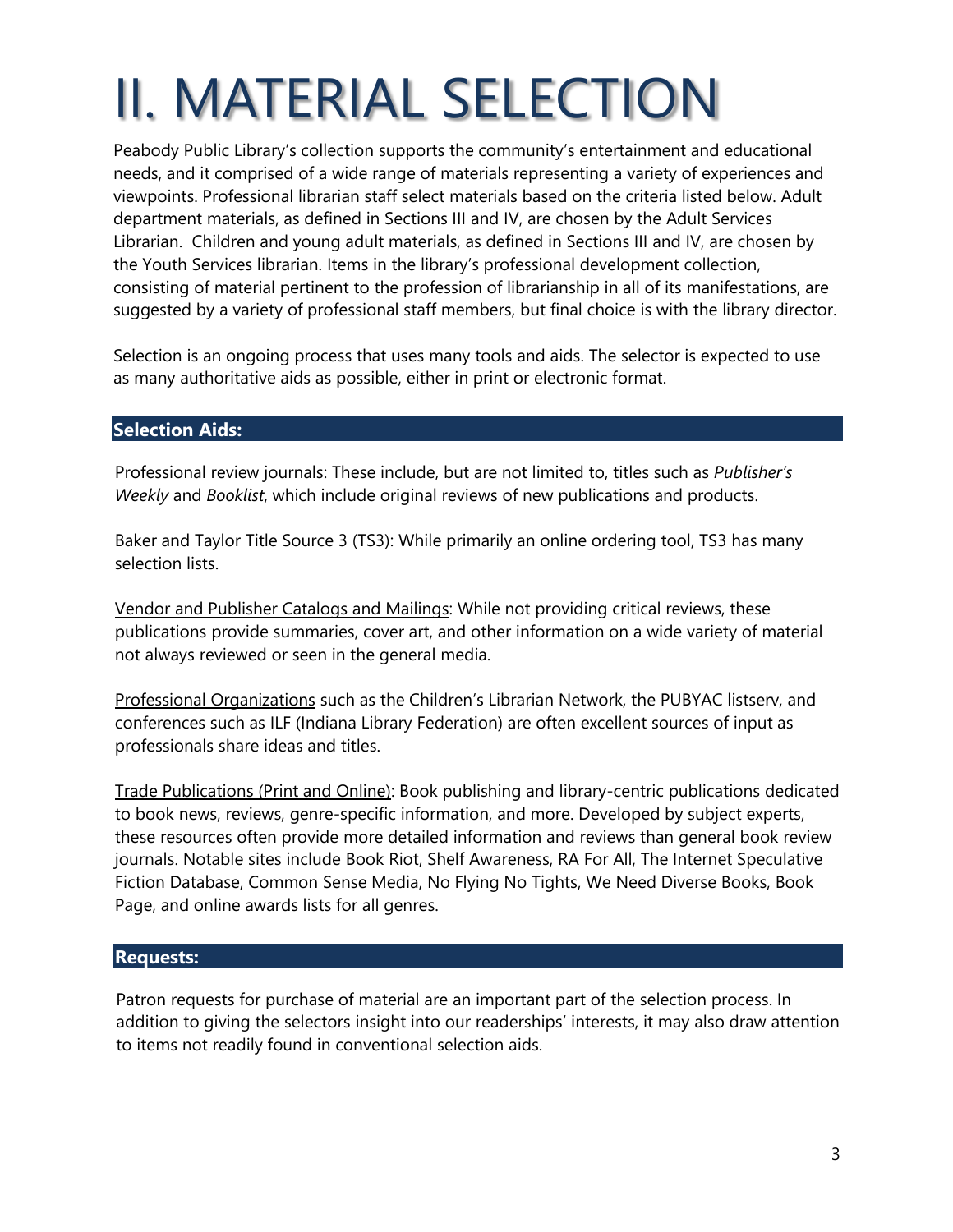Patron requests must meet the same standards set down in this document. Wider ranging appeal and authority of authorship will be among the considerations. If a requested item is not chosen for purchase, the patron is given the alternative of interlibrary loan.

#### **Availability and Cost:**

While many new and popular items are readily available through vendors and publishers, older or esoteric items may be more difficult to find. Purchasing decisions will be made based on the criteria listed in this document, as well as cost and overall community needs.

In all cases, the alternative of interlibrary loan, Systems Remote Circulation System (SRCS) or substitution of a comparable title within the same subject field, will be offered as a viable option.

#### **GIFTS AND DONATIONS**

This section deals with gifts to the library that impact the physical collections. These may be actual titles in print or AV format. All monetary donations will go to unrestricted gifts for purchases deemed necessary for the collection.

#### **GIFTS**

The Peabody Public Library accepts gifts of library material with the understanding that the same guidelines and criteria specified in the Collection Development Policy for purchases are applied to gifts. Gift material not added to the collection is donated to the Friends of the Peabody Public Library.

Gifts are subjected to the following restrictions:

- The library retains unconditional ownership of the gift.
- The library makes the final decision on its use or other disposition.
- The library reserves the right to decide the conditions of display, housing, and access to material.
- As the library grows and changes, a memorial gift such as a tree or an item of furniture may not be permanent.
- Monetary gifts may be made directly to the library or may consist of a contribution to the library endowment at the Whitley County Community Foundation.

When a monetary gift for materials is received, selections will be made by the library. The library encourages cash gifts not ear marked for specific items in order to permit the most flexible use of the donation for the enrichment of the collection.

The library will provide a written statement which describes the contributed material and states the date of receipt. The library will not make an appraisal of the gift. The appraisal of the gift is the responsibility of the donor and is paid for by the donor.

Gifts of small monetary value may not require professional appraisal. For a standard collection of books that is unexceptional, appraisal may be greater than the donor can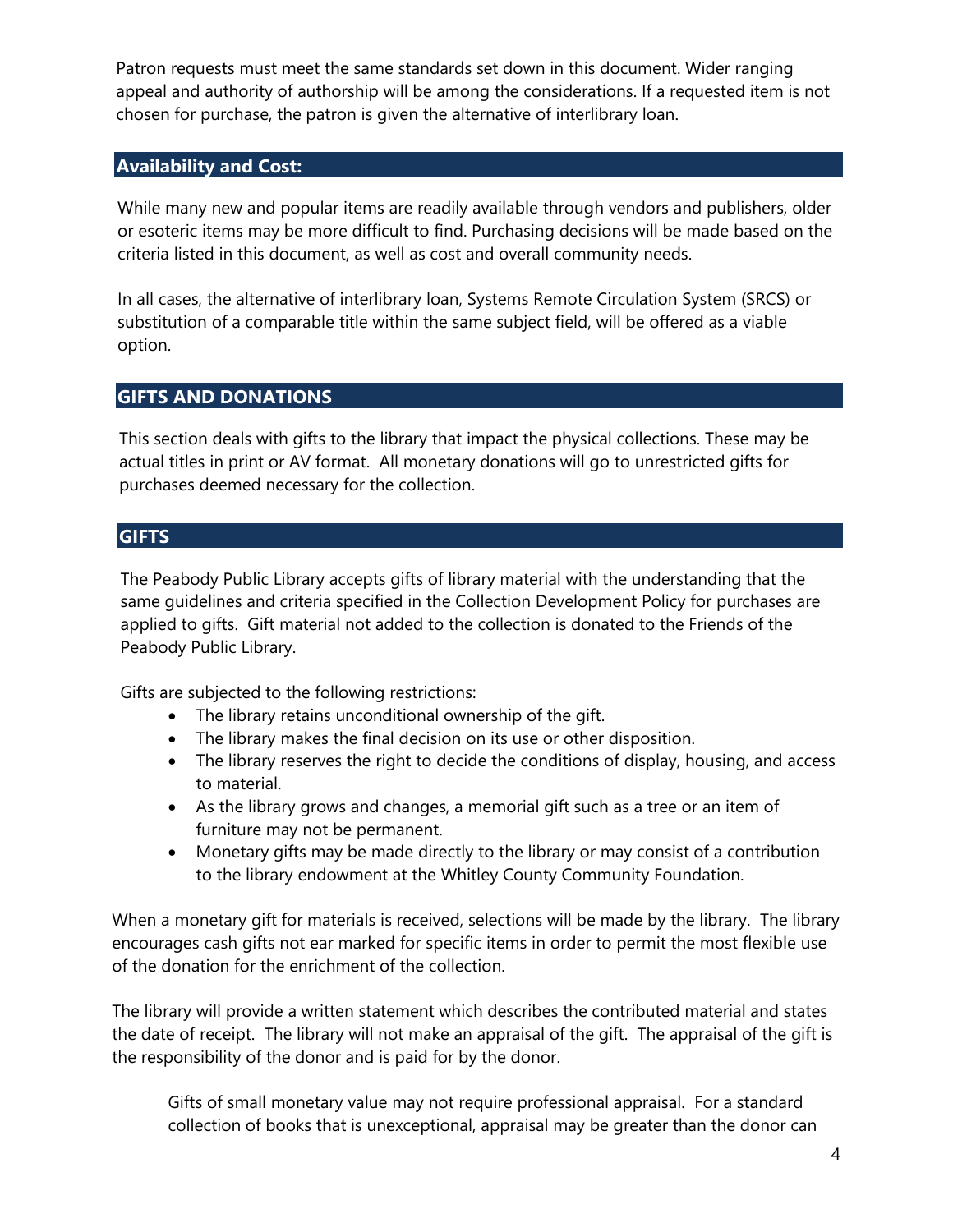afford, and in some cases may be greater than the value of the material. Donors may be referred to sources of prices, such as *alibiris.com*, *Huxford Old Book Value*, and *Bookmen's Price Index*. Evaluation of many materials can be assisted by reference to the original list price, using *Baker & Taylor Title Source.* 

#### **ACKNOWLEDGMENT OF GIFT MATERIAL**

The Library is happy to provide a gift material receipt. The gift material receipt is an acknowledgment of the number and type of materials received. The Peabody Public Library does not assign a dollar value to a gift. Determination of the value of a gift is left to the donor.

#### **SAMPLE GIFT MATERIAL RECEIPT**

| This is to acknowledge that the following materials: ____________________________ |
|-----------------------------------------------------------------------------------|
|                                                                                   |
|                                                                                   |
|                                                                                   |
|                                                                                   |
|                                                                                   |

#### **Donations of materials:**

The Library accepts donations of materials from individuals and organizations. All such materials become the property of the library and are only accepted unconditionally. Disposition of such material includes, but is not limited to:

Addition to the collections (subject to the same policies applied to new materials).

- o Use as prizes in library programming.
- o Use in the library's Wait and Read program.
- o Donation to the Friends of the Peabody Public Library for sale.

#### **Monetary Donations:**

From time to time, the library will receive monetary donations for the purchase of books and other materials. Patrons are encouraged to make unrestricted gifts, but if they are interested in a particular subject or genre, the selectors will work with them to determine purchase expectations.

#### **Memorials:**

Memorials are specific items purchased with donated funds and marked with a memorial plate in the front inside cover. The procedure for such items is the same as that for monetary donations.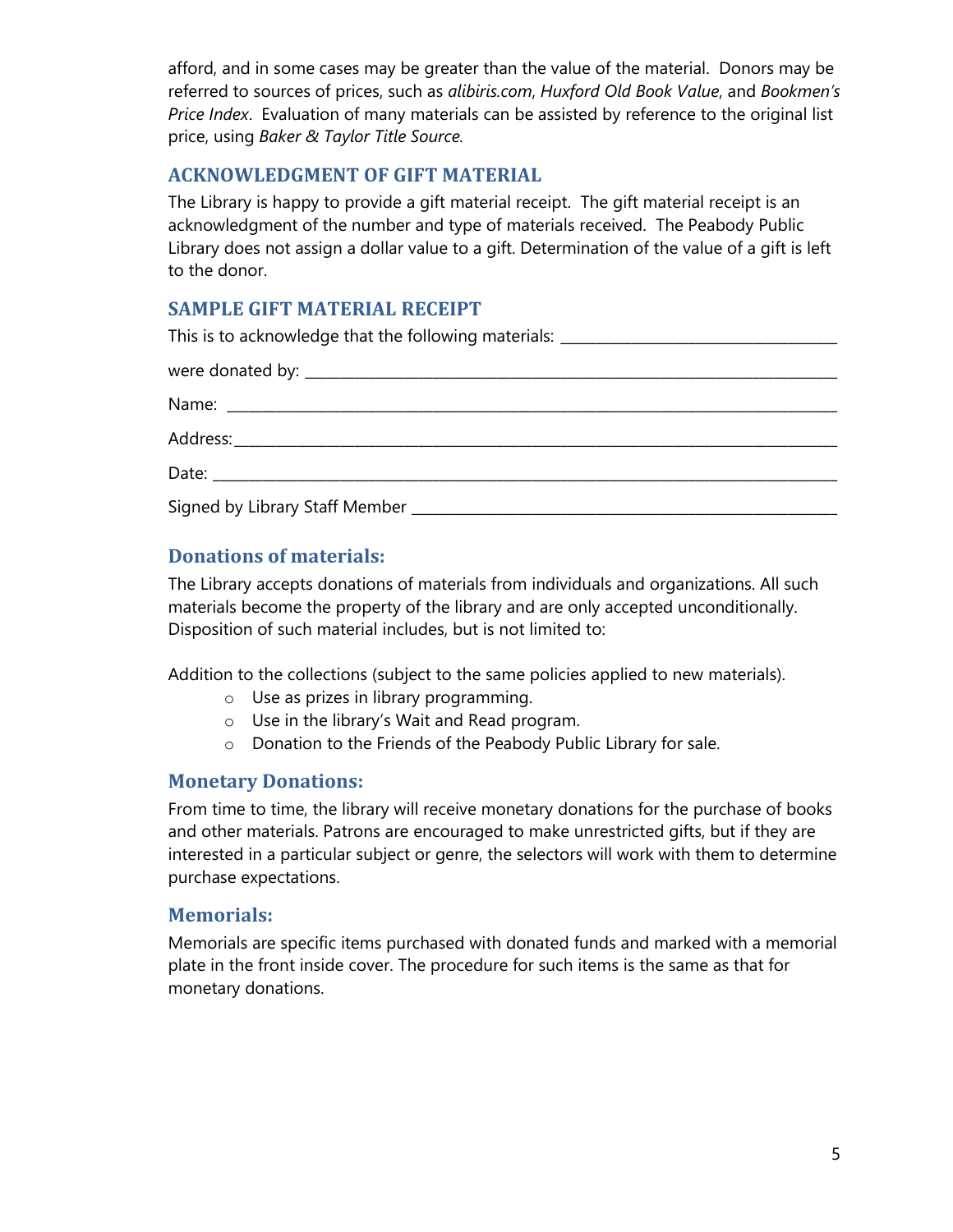# III. DESCRIPTION OF THE **COLLECTION**

#### **1. The Print Collection**

The print collections of the Peabody Public Library include all printed monographs, both hardbound and softbound, all reference works, both sets and singles, and all printed serial subscriptions. This includes adult, children's, young adult and professional collections.

#### **Fiction:**

#### Fiction

The adult fiction collection includes hardcover, trade paperback novels, and single-author compilations. The collection focuses on current popular fiction representing the diverse reading interests of our community, as well as many classic titles. The library's collection focuses primarily on American and United Kingdom authors, as well as some world literature in translation. As a member of the Evergreen Indiana Consortium, we are able to provide our patrons with access to many titles that are not available on-site, as well as multiple copies of single titles for book clubs and other groups.

#### Graphic Novels and Manga

Graphic novels and manga comprise a popular, growing collection noted for visual storytelling and diverse forms of artistic expression. The library purchases both stand-alone and serialized materials for this collection. This collection includes both popular and awardwinning materials in both fiction and non-fiction.

#### Paperbacks

This collection contains mass market paperbacks in a variety of fiction genres. All attempts are made to maintain complete series of recent serialized genre fiction printed solely in this format.

#### *Youth Services Fiction:* Children's Collection

This collection serves the informational, educational, cultural, and recreational needs of children from infancy through grade 5.

The collection includes a variety of print and non-print materials, including fiction, nonfiction, graphic novels, manga, audio books, read along VOX books, e-books, puppets, board games, puzzles, and science and activity kits. School textbooks and workbooks are not in the general circulating children's collection.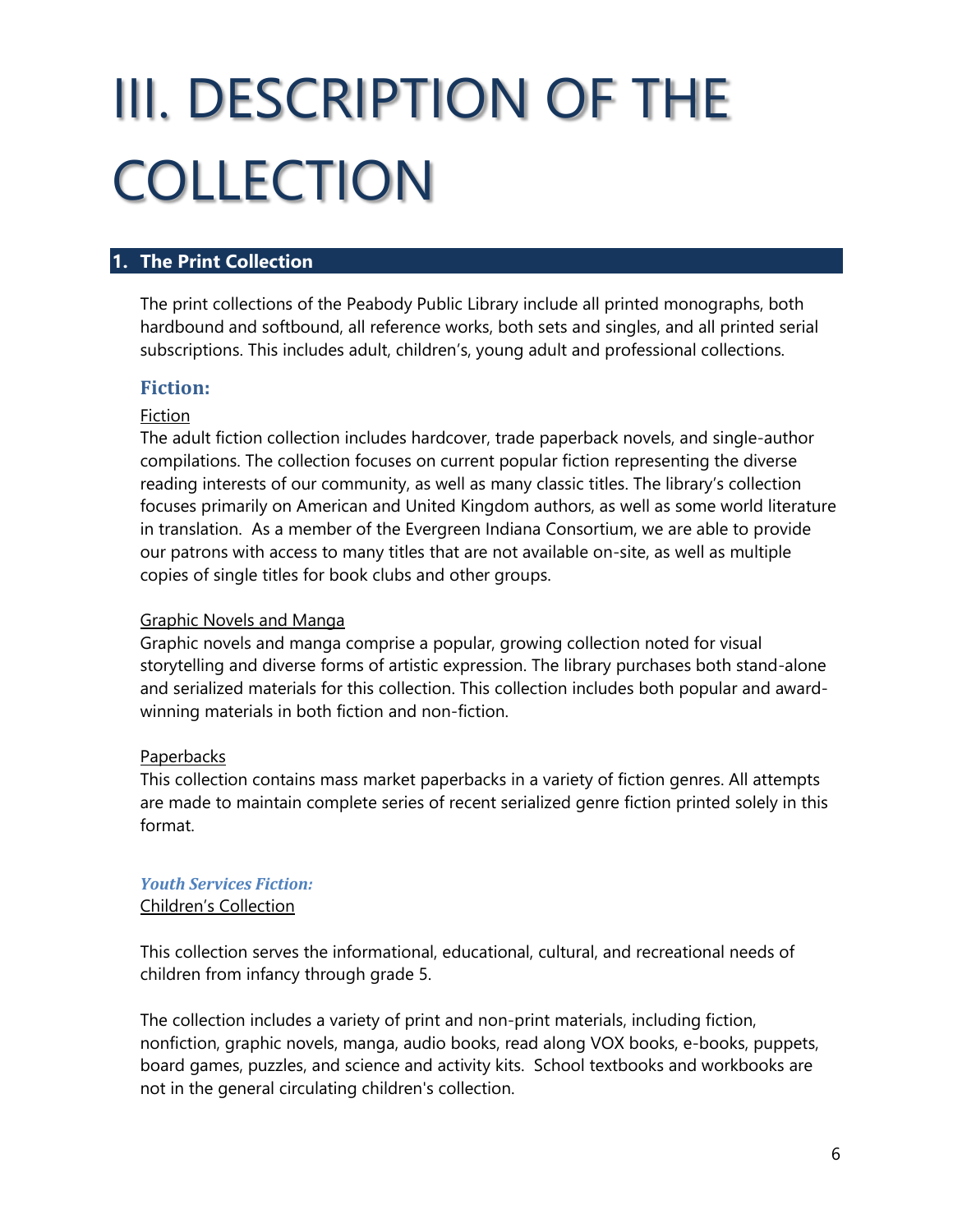#### Young Adult Collection

This collection serves the informational, educational, cultural, and recreational needs of young adults from grades sixth through twelve.

The collection includes a variety of print and non-print materials, including fiction, nonfiction, graphic novels, manga, audio books, e-books, board games, video games and science and activity kits. School textbooks and workbooks are not in the general circulating young adult collection.

#### **Non-fiction:**

The non-fiction collections of the library includes nonfiction for adults, informational picture books, non-fiction for elementary school level readers, and young adult books, both monographs, sets, and continuations.

#### *Adult Non-fiction:*

The Non-fiction collection is a general collection. Materials are chosen based on recency, accuracy of information, bestseller status, reviews, programming needs, and current topics of interest. The collection also includes some classic works of nonfiction, but it is not a comprehensive or historical collection. Rather, it is a constantly changing and evolving collection as information and knowledge about subject areas develop and change.

The Non-fiction collection is transitioning from the Dewey Decimal System to a system organized according to subject headings based on BISAC (Book Industry Standards and Communication). This system is word-based and subject driven. An example of a book heading might be as follows: **HISTORY** / United States / Civil War.

#### **Reference Books**

The library maintains a small selection of reference books in the Adult Collection, ranging from general to specific, and covering a range of topics. Increasingly, more reference materials are available online or through our subscription databases.

#### **Genealogy Collections**

#### *Julia M. Snodgrass Genealogy Center*

Materials in the Julia M. Snodgrass Genealogy Center include general works about the State of Indiana, materials pertaining to local history, and genealogical works relevant to local families and their histories. This collection also contains materials aimed at helping people at various stages of genealogy research.

The Julia M. Snodgrass Genealogy Center houses several computers, all with access to Ancestry Library, FindMyPast (with PERSI), and HeritageQuest, as well as a ViewScan Microfilm Scanner and a large format Epson color scanner.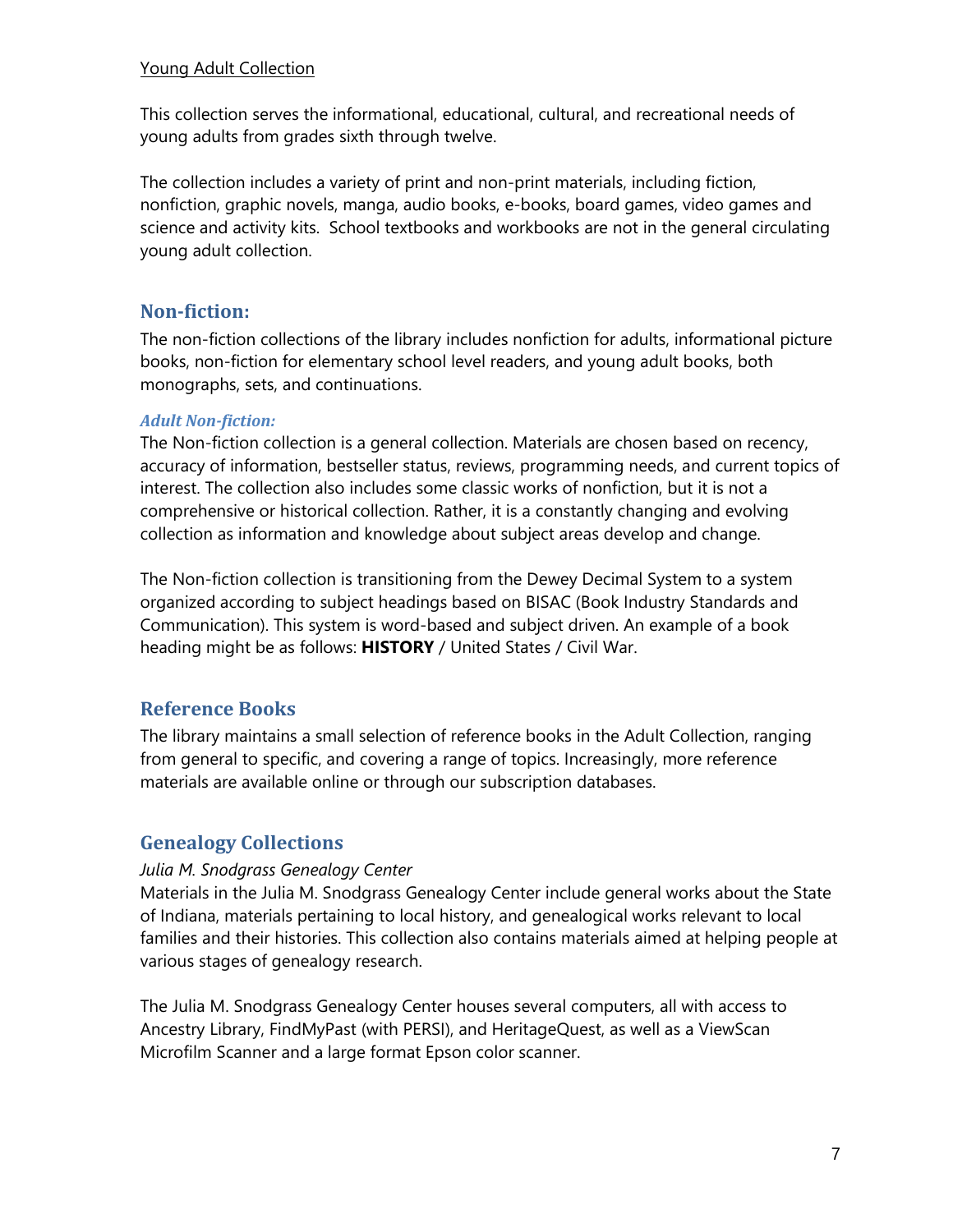#### **2. NON-PRINT COLLECTIONS**

Audio visual material in the collections of the Peabody Public Library consists of: video, both entertainment and educational; music CDs; CD Audiobooks; e-media: books, audio, video and streaming; and circulating gaming software.

The Peabody Public Library recognizes the growth and potential popularity media formats, and the need to meet patron expectations in these fields. As a consequence, the library will consider new and changing formats as it collects and expands its collections. In like manner, older formats are often of limited or no use, and the library recognizes the need to review these formats periodically.

#### **BLU-RAY AND DVD:**

The Adult Blu-Ray and DVD collections contain both entertainment and non-fiction titles. The Blu-Ray and DVDs are located in separate collections. Each collection is organized into the following categories: Pre-School, Film, TV, Animated, and Non-fiction.

#### **CDs:**

This collection contains music in a variety of genres, as well as spoken word performances, on compact discs.

#### **Audio books**

Audio books are an integral part of the circulating collection of the Peabody Public Library. The library purchases unabridged titles only. This collection also includes some Playaways. Unlike CDs or downloads, Playaways do not need a separate player. Playaways come pre-loaded and ready to use with one audiobook per device—making them simple for you to use.

#### 3. **DIGITAL COLLECTIONS**

Peabody Public Library provides a large selection of e-Books, e-Audiobooks, streaming video, and downloadable music through several subscription services.

#### Hoopla:

Hoopla provides free streaming movies, TV shows, music, and audiobooks with an account created using your green Peabody Public Library card and PIN.

#### Overdrive:

Overdrive offers downloadable eBooks, Audiobooks, eVideos and eMusic through Indiana Digital Downloads Center consortium. This collection includes special sections just for kids and teens.

#### Kanopy:

Kanopy offers more than 30,000 films, with a special focus on documentaries, indie films, classic films, and world cinema. Kanopy Kids provides a curated selection of educational and enriching videos with age-based ratings from Common Sense Media, as well as additional parental controls.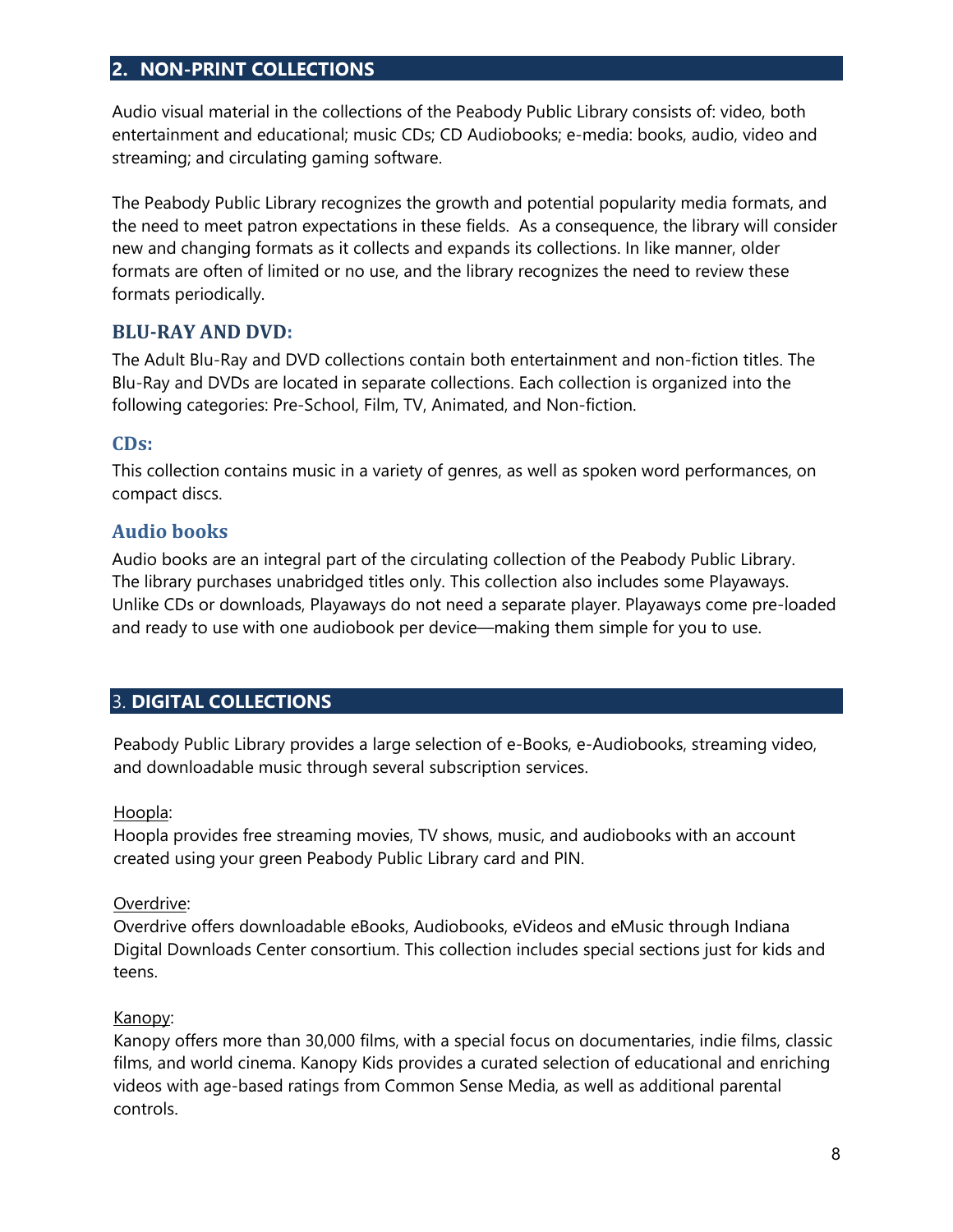#### **Computer software**

#### Young adults gaming software

The Library collects a variety of gaming software that can be check out. Gaming software are collected currently for X-box 360, X-box One, PS3, PS 4, Nintendo 3ds, Nintendo Switch, Wii and WiiU.

#### **4. Realia**

#### Adult Games

The Adult Games collection consists of indoor board games and card games designed for general and adult audiences. These games span a variety of audience interests and game types The collection includes both classic and recent games.

Games for younger audiences can be found in the Youth Services collections.

#### Home Goods

The Home Goods collection contains items as varied as cupcake stands and a power washer. Representing everything from tool sets to sewing machines to musical instruments and more, this collection provides patrons with access to items not otherwise available in their homes.

#### Lawn Games

The Adult collection offers a variety of recreational lawn games available for checkout.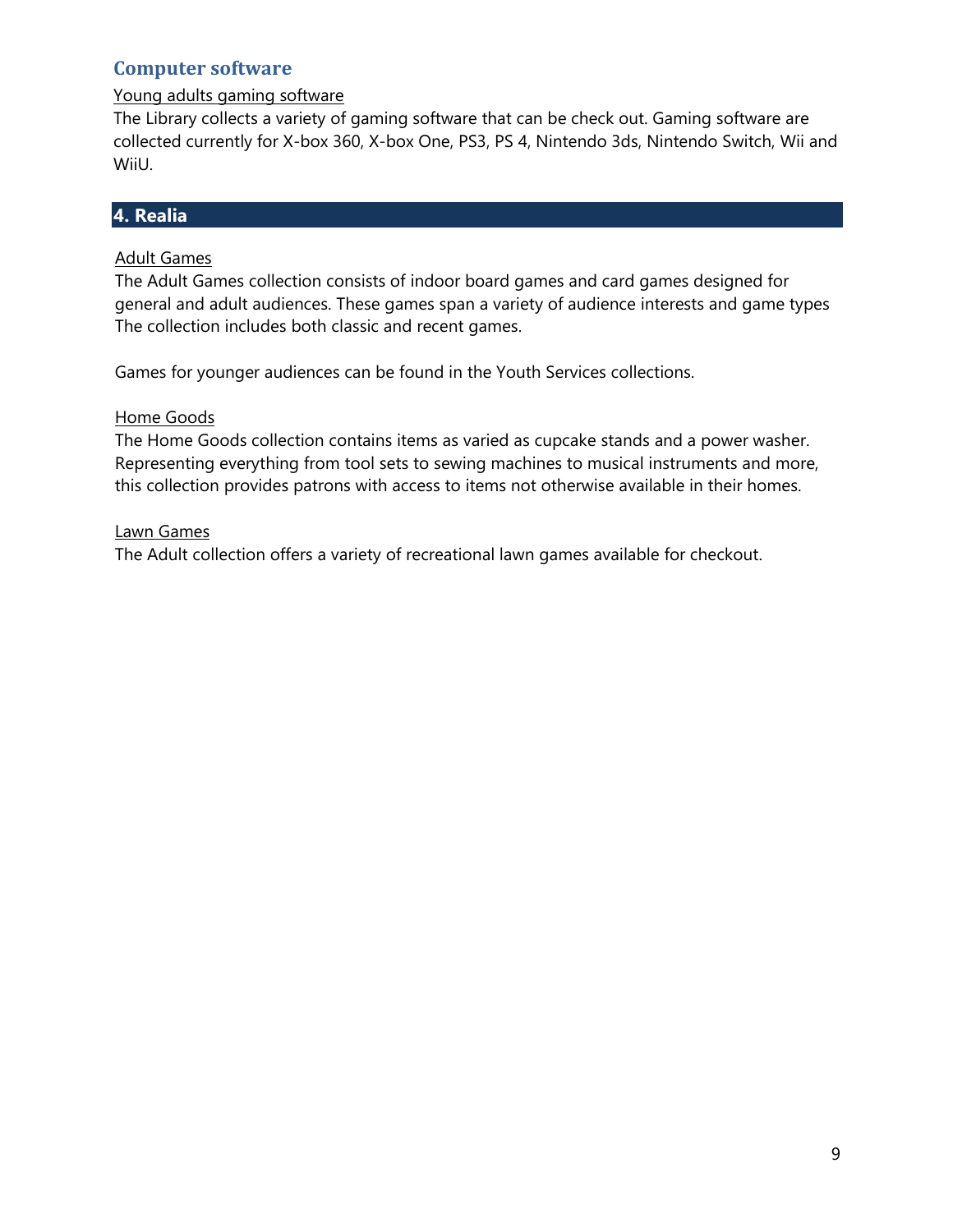# IV. EVALUATION AND DESELECTION

A well-maintained library collection requires more than regular purchase of new or the addition of donated material. To keep the collections current, authoritative and accessible, materials need to be evaluated on a regular basis to determine their continued place on the shelves.

#### **Evaluation:**

The library evaluates collections to determine currency, continued authority and accuracy, circulation statistics, and condition of materials on the shelves. Collection review is a continuous process, as the library continues to add materials and patron interests and needs evolve.

Currency – Is the title still of value as an informational tool? Is a ten year old computer book of any value as a guide or simply of interest to the historian of such minutiae? The general guidelines for the useful age of a particular subject are determined in part by the rules of the C.R.E.W. (Continuous Review, Evaluation, and Weeding) method, and also by the common sense approach (again, is a computer guide to computers no longer in use of any value?).

Authority and Accuracy – Is the item authored or produced by accredited individuals or companies? Is the information still pertinent to the subject? Changing research and outlook can change the accuracy of long-held paradigms.

Usage – The amount of usage can help to determine the interests and needs of patrons for certain subjects, genres and authors. While the most obvious source of usage figures is circulation, interlibrary loan, in-house usage and patron requests are also of value.

Condition – Materials that cannot be repaired will be evaluated for replacement based on the other criteria listed in this document.

Collection Cores – Many titles are considered essential for collections; likewise, "classics" exist in all areas of the collection, not just in fiction. The use of core lists and library catalogs is invaluable in assisting the selector in identification of these titles, as is the selector's own knowledge in certain areas.

#### **Deselection:**

Small and medium sized libraries frequently need to evaluate space needs and access to collections. Not only are we limited in what we are able to purchase, we are limited in what we are able to keep.

Deselection – or weeding – accomplishes several purposes for the modern small public library:

• Removal of titles no longer valid, either because of accuracy or need.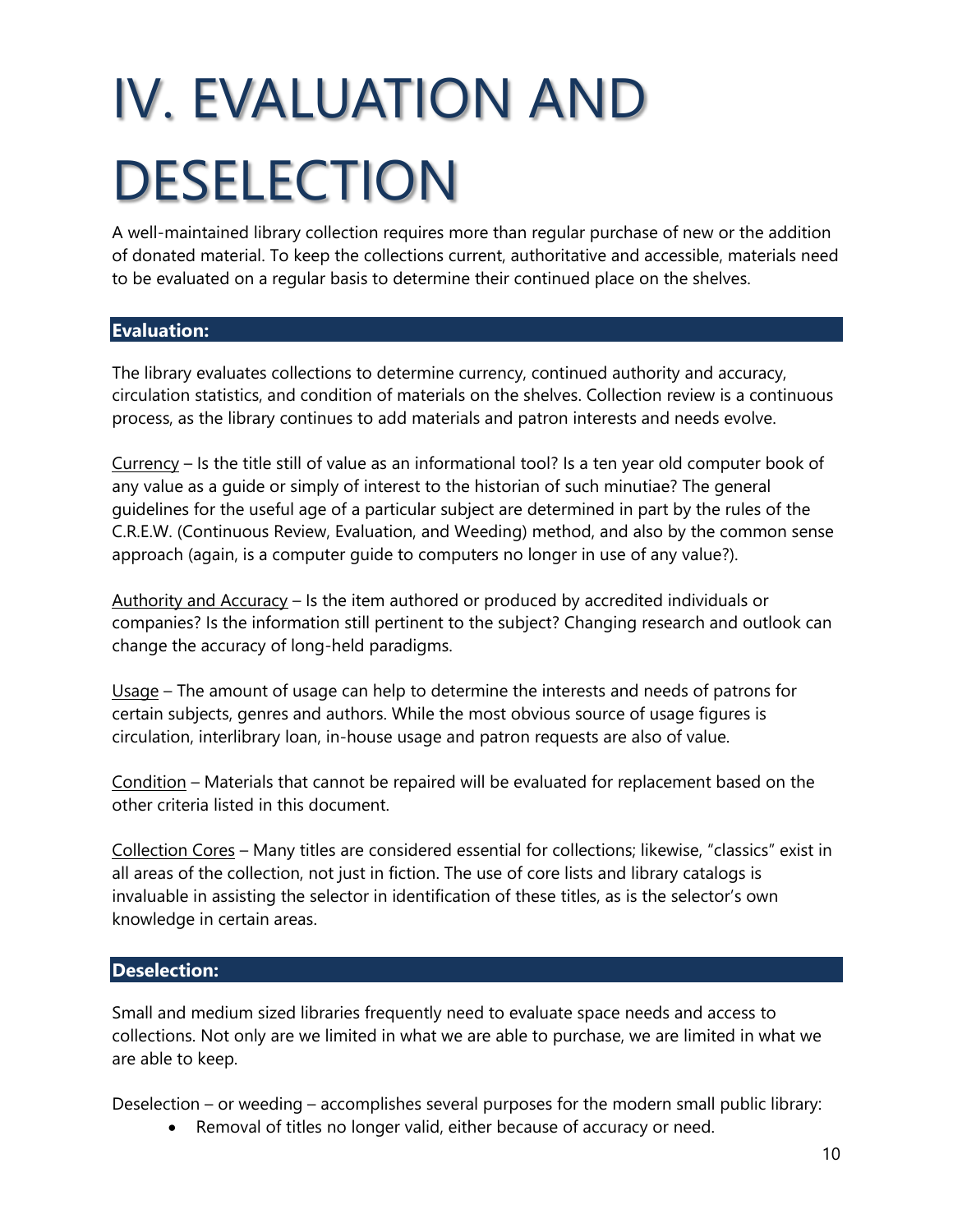- Improved access to titles of interest.
- Aesthetics.
- Increased circulation.

The process of deselecting materials is done by the selectors in each department. Items to be discarded are chosen, removed from the shelves, and then reviewed again to be certain of the choice. While there is not a set schedule, some areas need to be weeded more often than others. These include but are not limited to: computer and related technology; health and medicine; computer software; travel guides and test preparation books.

Deselection by attrition occurs when the selector makes the conscious decision not to replace a worn, damaged, or missing item. The same criteria apply to these items as to those found on the shelves.

Several special collections in the library, mostly of a historical nature are generally exempt from deselection. These include books donated by Simon J. Peabody, the McLallen collection, and titles pertaining to Whitley County history and genealogy.

#### **INVENTORY**

In order to maintain an accurate count of the Library's holdings, the library will conduct an inventory of all materials on a three-year schedule. This inventory will be done using the library's automated ILS and regular library personnel.

> SCHEDULE FOR ADULT DEPARTMENT INVENTORY **Yearly:** All DVDs and Blu-Ray including children's DVDs and Blu-Ray **Year One: 2023** Music CDs including children's CDs; Audio Books (CDs, Playaway) **Year Two: 2024** Nonfiction Books; Oversized Books; References Books **Year Three: 2022** Fiction Books; Paperback Books; Large Print Books

SCHEDULE FOR YOUTH SERVICES DEPARTMENT INVENTORY

#### **Yearly:**

Gaming Software; Launch Pads, Skill Bags

#### **Year One: 2023**

JE Fiction; Early Readers; Board Books; Puzzles; Activity Kits; Science Kits; 1000 Book Club bags

### **Year Two: 2024**

J 3-4 Fiction; J Fiction; YP Fiction; Audio Books (CDs, Playaway)

#### **Year Three: 2022**

All Nonfiction; Oversized Books; Holiday books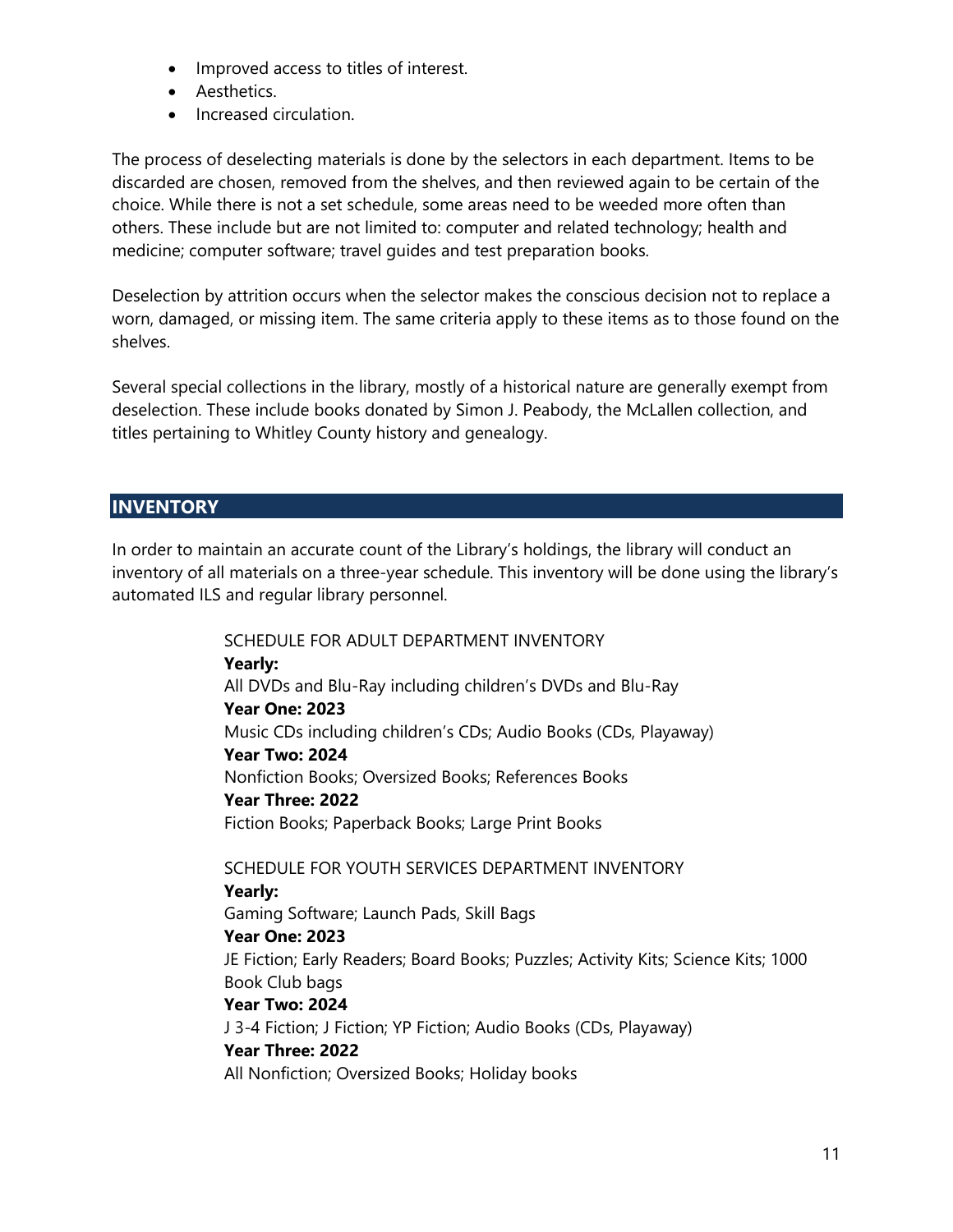#### **RECONSIDERATION OF MATERIAL**

The choice of library material by users is an individual matter. A person may reject materials for themself, but cannot exercise censorship to restrict access to the materials to others.

All complaints are handled in an attentive, consistent and courteous manner. If the objection to material cannot be resolved and the patron wants to carry his objections further, the patron may pick up a Citizens Request for Reconsideration of Library Materials form at the circulation desk (see following page). The material will be reviewed by the Librarian who purchased the material and discussed with the Director and the Collection Development Committee. The patron will be notified in writing of the results of the review. If the Director and the Collection Development Committee fails to reach a suitable solution with the complainant, the material in question and the form is given to the president of the Library board and final action will be taken by the Library Board of Trustees. The patron is notified in writing of the final action by the president of the Library Board.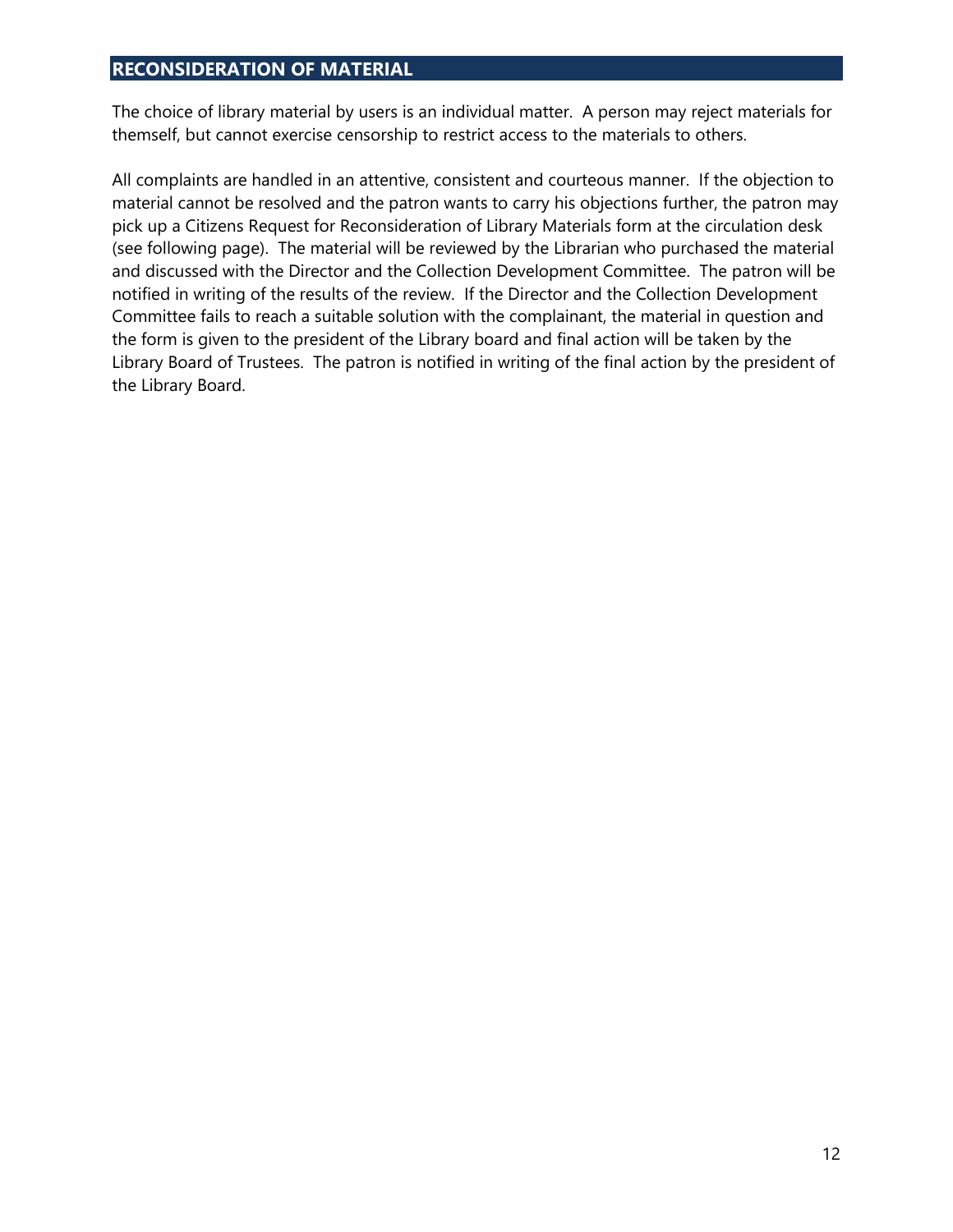### Appendices

#### **Appendix A: Library Bill of Rights**

The American Library Association affirms that all libraries are forums for information and ideas, and that the following basic policies should guide their services.

- 1. Books and other library resources should be provided for interest, information, and enlightenment of all people of the community the library serves. Materials should not be excluded because of the origin, background, or views of those contributing to their creation.
- 2. Libraries should provide materials and information presenting all points of view on current and historical issues. Materials should not be proscribed or removed because of partisan or doctrinal disapproval.
- 3. Libraries should challenge censorship in the fulfillment of their responsibility to provide information and enlightenment.
- 4. Libraries should cooperate with all persons and groups concerned with resisting abridgment of free expression and free access to ideas.
- 5. A person's right to use a library should not be denied or abridged because of origin, age, background, or views.
- 6. Libraries which make exhibit spaces and meeting rooms available to the public they serve should make such facilities available on an equitable basis, regardless of the beliefs or affiliations of groups requesting their use.

*Adopted June 19, 1939. Amended October 14, 1944; June 18, 1948 February 2, 1961; June 27, 1967; January 23, 1980; inclusion of "age" reaffirmed January 24, 1996, by the ALA Council.*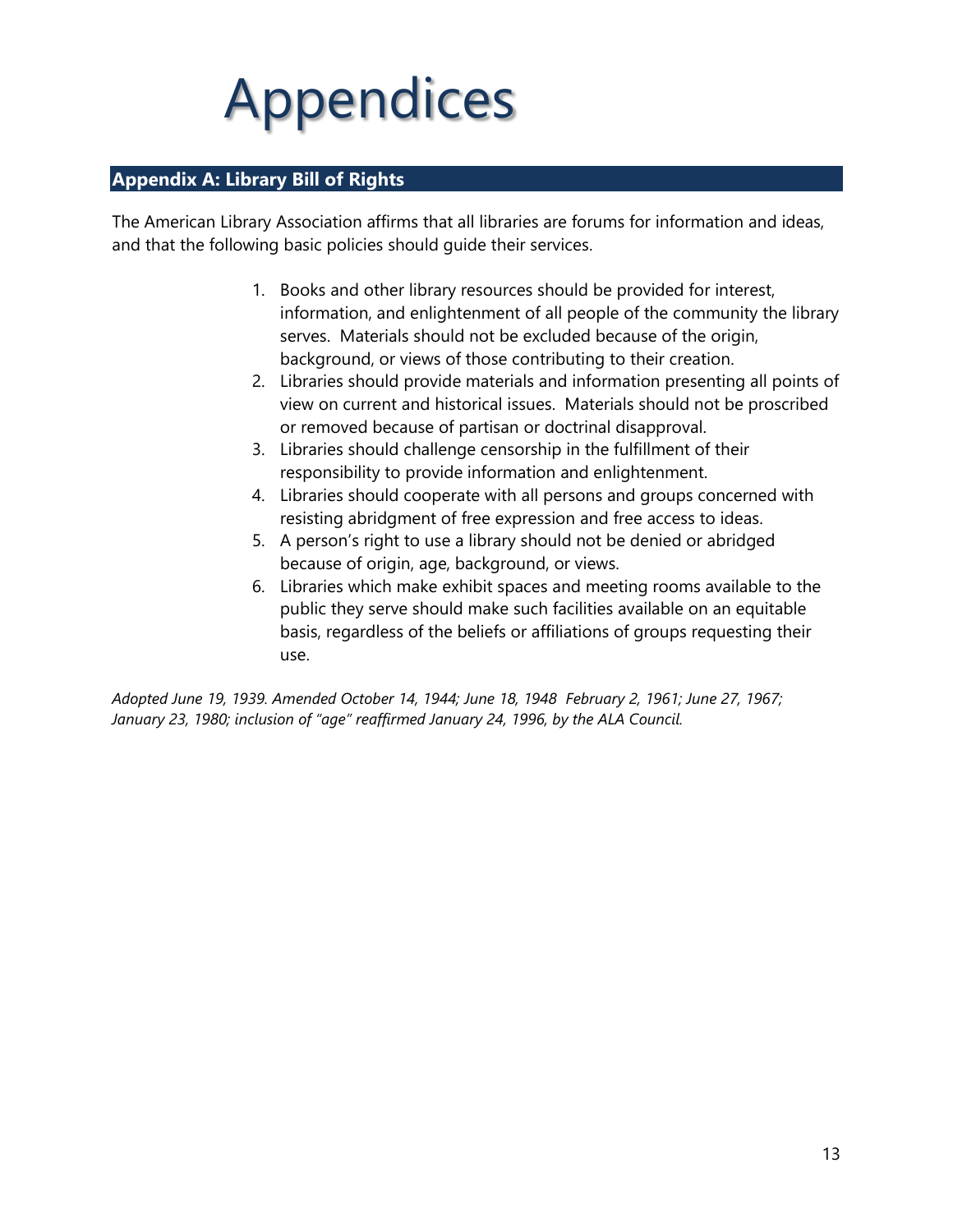#### **Appendix B: Freedom to Read**

The freedom to read is essential to our democracy. It is continuously under attack. Private groups and public authorities in various parts of the country are working to remove or limit access to reading materials, to censor content in schools, to label "controversial" views, to distribute lists of "objectionable" books or authors, and to purge libraries. These actions apparently rise from a view that our national tradition of free expression is no longer valid; that censorship and suppression are needed to counter threats to safety or national security, as well as to avoid the subversion of politics and the corruption of morals. We, as individuals devoted to reading and as librarians and publishers responsible for disseminating ideas, wish to assert the public interest in the preservation of the freedom to read.

Most attempts at suppression rest on a denial of the fundamental premise of democracy: that the ordinary individual, by exercising critical judgment, will select the good and reject the bad. We trust Americans to recognize propaganda and misinformation, and to make their own decisions about what they read and believe. We do not believe they are prepared to sacrifice their heritage of a free press in order to be "protected" against what others think may be bad for them. We believe they still favor free enterprise in ideas and expression.

These efforts at suppression are related to a larger pattern of pressures being brought against education, the press, art and images, films, broadcast media, and the Internet. The problem is not only one of actual censorship. The shadow of fear cast by these pressures leads, we suspect, to an even larger voluntary curtailment of expression by those who seek to avoid controversy or unwelcome scrutiny by government officials.

Such pressure toward conformity is perhaps natural to a time of accelerated change. And yet suppression is never more dangerous than in such a time of social tension. Freedom has given the United States the elasticity to endure strain. Freedom keeps open the path of novel and creative solutions, and enables change to come by choice. Every silencing of a heresy, every enforcement of an orthodoxy, diminishes the toughness and resilience of our society and leaves it the less able to deal with controversy and difference.

Now as always in our history, reading is among our greatest freedoms. The freedom to read and write is almost the only means for making generally available ideas or manners of expression that can initially command only a small audience. The written word is the natural medium for the new idea and the untried voice from which come the original contributions to social growth. It is essential to the extended discussion that serious thought requires, and to the accumulation of knowledge and ideas into organized collections.

We believe that free communication is essential to the preservation of a free society and a creative culture. We believe that these pressures toward conformity present the danger of limiting the range and variety of inquiry and expression on which our democracy and our culture depend. We believe that every American community must jealously guard the freedom to publish and to circulate, in order to preserve its own freedom to read. We believe that publishers and librarians have a profound responsibility to give validity to that freedom to read by making it possible for the readers to choose freely from a variety of offerings.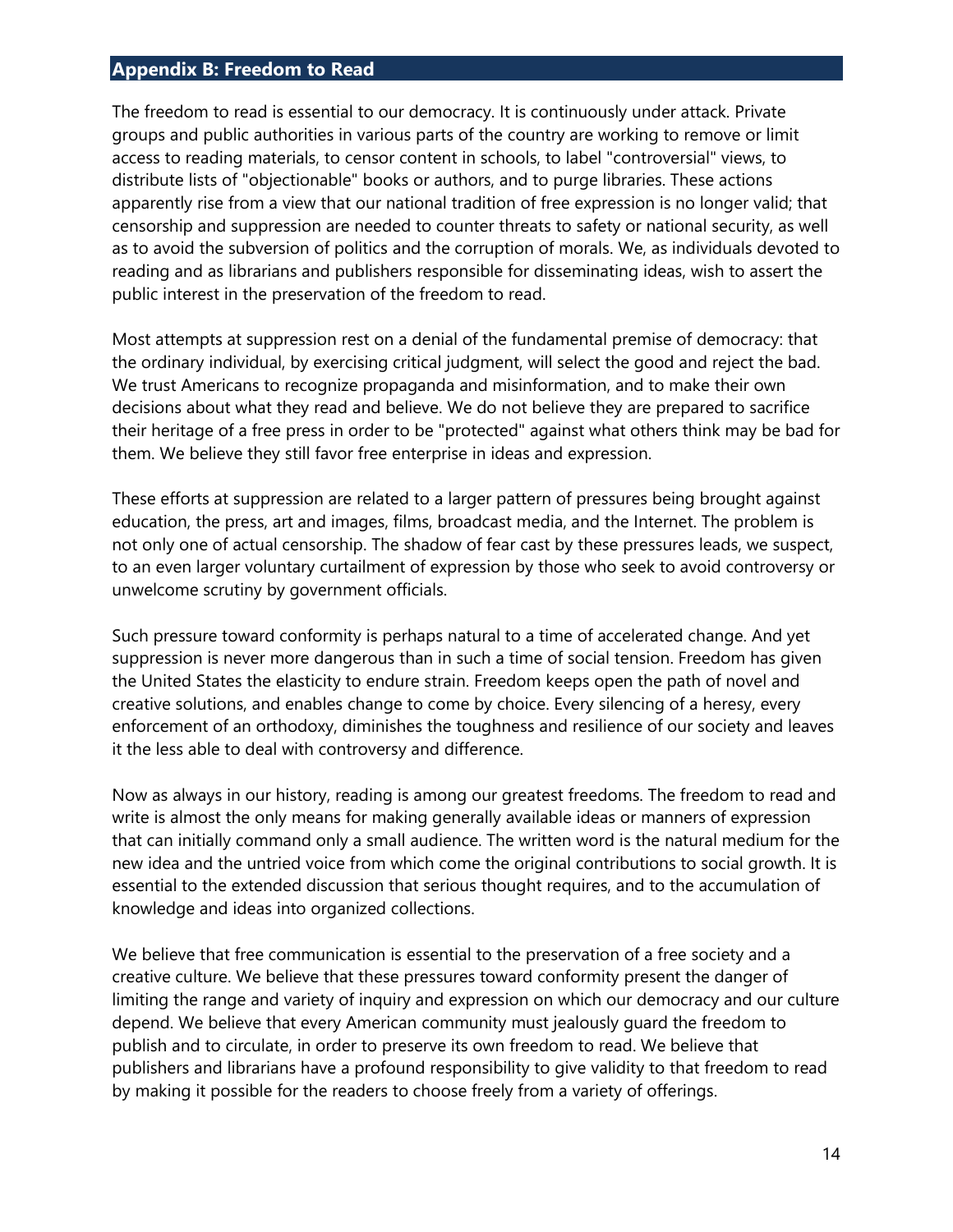The freedom to read is guaranteed by the Constitution. Those with faith in free people will stand firm on these constitutional guarantees of essential rights and will exercise the responsibilities that accompany these rights.

We therefore affirm these propositions:

• It is in the public interest for publishers and librarians to make available the widest diversity of views and expressions, including those that are unorthodox, unpopular, or considered dangerous by the majority.

Creative thought is by definition new, and what is new is different. The bearer of every new thought is a rebel until that idea is refined and tested. Totalitarian systems attempt to maintain themselves in power by the ruthless suppression of any concept that challenges the established orthodoxy. The power of a democratic system to adapt to change is vastly strengthened by the freedom of its citizens to choose widely from among conflicting opinions offered freely to them. To stifle every nonconformist idea at birth would mark the end of the democratic process. Furthermore, only through the constant activity of weighing and selecting can the democratic mind attain the strength demanded by times like these. We need to know not only what we believe but why we believe it.

> • Publishers, librarians, and booksellers do not need to endorse every idea or presentation they make available. It would conflict with the public interest for them to establish their own political, moral, or aesthetic views as a standard for determining what should be published or circulated.

Publishers and librarians serve the educational process by helping to make available knowledge and ideas required for the growth of the mind and the increase of learning. They do not foster education by imposing as mentors the patterns of their own thought. The people should have the freedom to read and consider a broader range of ideas than those that may be held by any single librarian or publisher or government or church. It is wrong that what one can read should be confined to what another thinks proper.

> ▪ It is contrary to the public interest for publishers or librarians to bar access to writings on the basis of the personal history or political affiliations of the author.

No art or literature can flourish if it is to be measured by the political views or private lives of its creators. No society of free people can flourish that draws up lists of writers to whom it will not listen, whatever they may have to say.

• There is no place in our society for efforts to coerce the taste of others, to confine adults to the reading matter deemed suitable for adolescents, or to inhibit the efforts of writers to achieve artistic expression.

To some, much of modern expression is shocking. But is not much of life itself shocking? We cut off literature at the source if we prevent writers from dealing with the stuff of life. Parents and teachers have a responsibility to prepare the young to meet the diversity of experiences in life to which they will be exposed, as they have a responsibility to help them learn to think critically for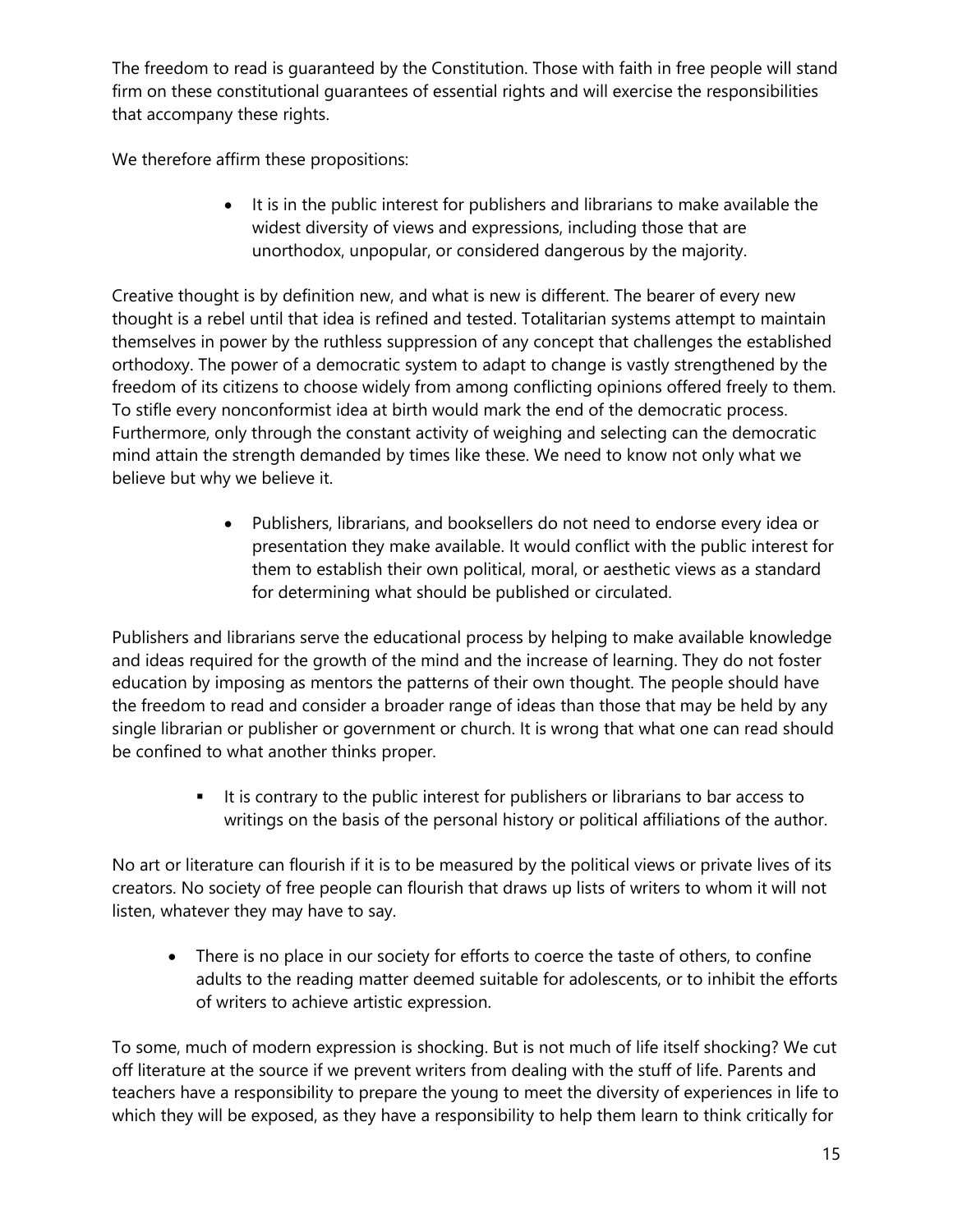themselves. These are affirmative responsibilities, not to be discharged simply by preventing them from reading works for which they are not yet prepared. In these matters values differ, and values cannot be legislated; nor can machinery be devised that will suit the demands of one group without limiting the freedom of others.

• It is not in the public interest to force a reader to accept the prejudgment of a label characterizing any expression or its author as subversive or dangerous.

The ideal of labeling presupposes the existence of individuals or groups with wisdom to determine by authority what is good or bad for others. It presupposes that individuals must be directed in making up their minds about the ideas they examine. But Americans do not need others to do their thinking for them.

• It is the responsibility of publishers and librarians, as guardians of the people's freedom to read, to contest encroachments upon that freedom by individuals or groups seeking to impose their own standards or tastes upon the community at large; and by the government whenever it seeks to reduce or deny public access to public information.

It is inevitable in the give and take of the democratic process that the political, the moral, or the aesthetic concepts of an individual or group will occasionally collide with those of another individual or group. In a free society individuals are free to determine for themselves what they wish to read, and each group is free to determine what it will recommend to its freely associated members. But no group has the right to take the law into its own hands, and to impose its own concept of politics or morality upon other members of a democratic society. Freedom is no freedom if it is accorded only to the accepted and the inoffensive. Further, democratic societies are more safe, free, and creative when the free flow of public information is not restricted by governmental prerogative or self-censorship.

• It is the responsibility of publishers and librarians to give full meaning to the freedom to read by providing books that enrich the quality and diversity of thought and expression. By the exercise of this affirmative responsibility, they can demonstrate that the answer to a "bad" book is a good one, the answer to a "bad" idea is a good one.

The freedom to read is of little consequence when the reader cannot obtain matter fit for that reader's purpose. What is needed is not only the absence of restraint, but the positive provision of opportunity for the people to read the best that has been thought and said. Books are the major channel by which the intellectual inheritance is handed down, and the principal means of its testing and growth. The defense of the freedom to read requires of all publishers and librarians the utmost of their faculties, and deserves of all Americans the fullest of their support.

We state these propositions neither lightly nor as easy generalizations. We here stake out a lofty claim for the value of the written word. We do so because we believe that it is possessed of enormous variety and usefulness, worthy of cherishing and keeping free. We realize that the application of these propositions may mean the dissemination of ideas and manners of expression that are repugnant to many persons. We do not state these propositions in the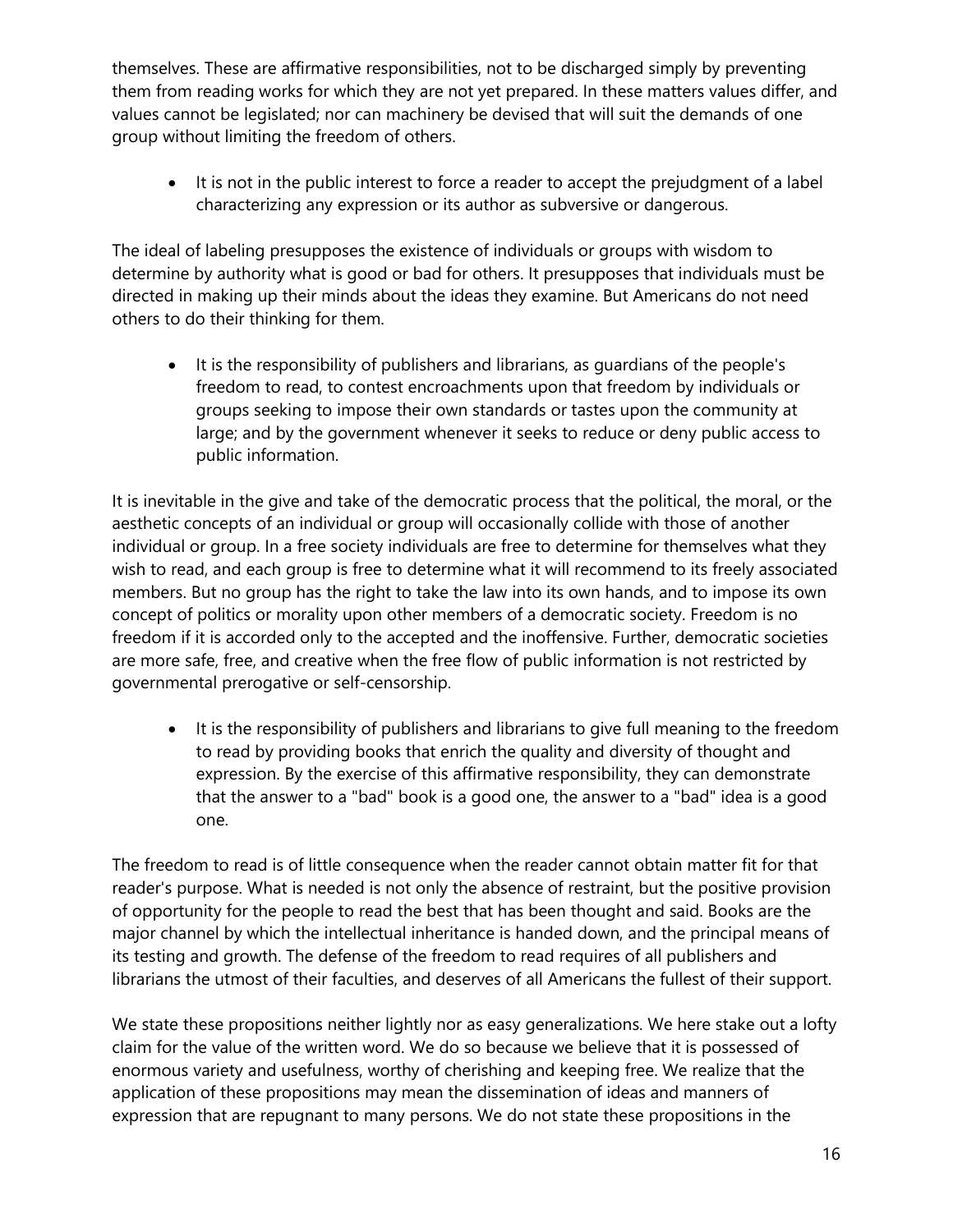comfortable belief that what people read is unimportant. We believe rather that what people read is deeply important; that ideas can be dangerous; but that the suppression of ideas is fatal to a democratic society. Freedom itself is a dangerous way of life, but it is ours.

This statement was originally issued in May of 1953 by the Westchester Conference of the American Library Association and the American Book Publishers Council, which in 1970 consolidated with the American Educational Publishers Institute to become the Association of American Publishers.

*Adopted June 25, 1953, by the ALA Council and the AAP Freedom to Read Committee; amended January 28, 1972; January 16, 1991; July 12, 2000; June 30, 2004.*

#### **Appendix C: Freedom to View**

The freedom to view, along with the freedom to speak, to hear, and to read, is protected by the First Amendment to the Constitution of the United States. In a free society, there is no place for censorship of any medium of expression. Therefore these principles are affirmed:

- 1. To provide the broadest access to film, video, and other audiovisual materials because they are a means for the communication of ideas. Liberty of circulation is essential to insure the constitutional guarantee of freedom of expression.
- 2. To protect the confidentiality of all individuals and institutions using film, video, and other audiovisual materials.
- 3. To provide film, video, and other audiovisual materials which represent a diversity of views and expression. Selection of a work does not constitute or imply agreement with or approval of the content.
- 4. To provide a diversity of viewpoints without the constraint of labeling or prejudging film, video, or other audiovisual materials on the basis of the moral, religious, or political beliefs of the producer or filmmaker or on the basis of controversial content.
- 5. To contest vigorously, by all lawful means, every encroachment upon the public's freedom to view.

*This statement was originally drafted by the Freedom to View Committee of the American Film and Video Association (formerly the Educational Film Library Association) and was adopted by the AFVA Board of Directors in February 1979. This statement was updated and approved by the AFVA Board of Directors in 1989.*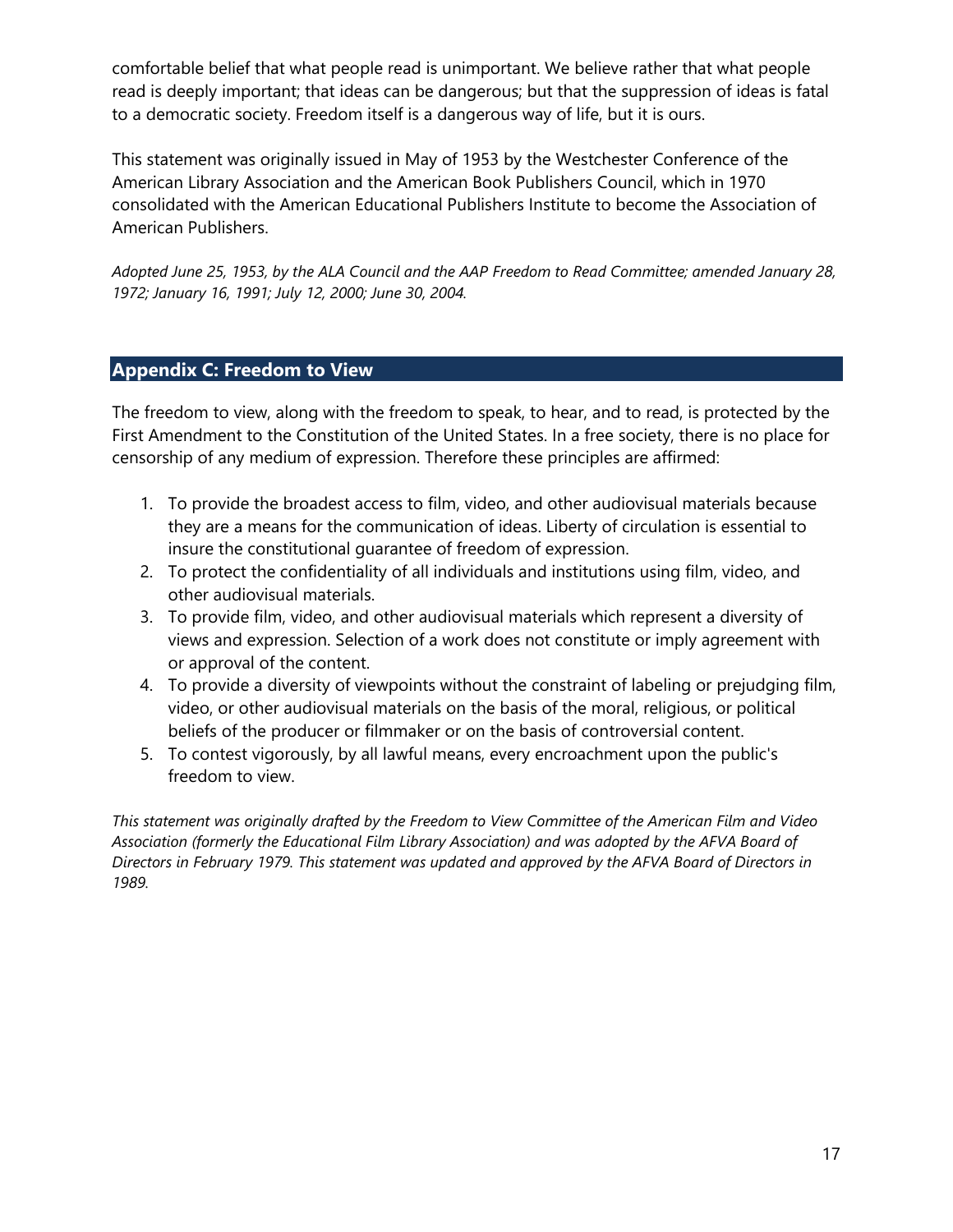# Peabody Public Library<br>CITIZEN'S REQUEST FOR RECONSIDERATION OF LIBRARY MATERIAL

|                              | Author: ___________________________________Hardcover_____Paperback____Other _______________________ |  |  |  |
|------------------------------|-----------------------------------------------------------------------------------------------------|--|--|--|
|                              |                                                                                                     |  |  |  |
|                              |                                                                                                     |  |  |  |
|                              |                                                                                                     |  |  |  |
|                              |                                                                                                     |  |  |  |
|                              |                                                                                                     |  |  |  |
| Telephone #: _______________ |                                                                                                     |  |  |  |
|                              |                                                                                                     |  |  |  |
|                              |                                                                                                     |  |  |  |
|                              |                                                                                                     |  |  |  |
|                              | 1. To what in the material do you object? Please be specific; cite page.                            |  |  |  |
|                              |                                                                                                     |  |  |  |
|                              |                                                                                                     |  |  |  |
| 2.                           | What do you feel might be the result of reading this book?                                          |  |  |  |
|                              |                                                                                                     |  |  |  |
| 3.                           | Did reading this book entice you to commit an immoral or illegal act?                               |  |  |  |
|                              |                                                                                                     |  |  |  |
| 4.                           | For what age group would you recommend this book: ______________________________                    |  |  |  |
| 5.                           |                                                                                                     |  |  |  |
|                              |                                                                                                     |  |  |  |
| 6.                           |                                                                                                     |  |  |  |
| 7.                           | Are you aware of the judgment of this book by literary critics?                                     |  |  |  |
| 8.                           | What do you believe is the theme of this book?                                                      |  |  |  |
|                              |                                                                                                     |  |  |  |
| 9.                           | What would you like your library to do about this book? ________________________                    |  |  |  |
|                              |                                                                                                     |  |  |  |
|                              | 10. In its place, what book of equal literary quality would you recommend that would convey as      |  |  |  |
|                              | valuable a picture and perspective of the subject treated?                                          |  |  |  |
|                              |                                                                                                     |  |  |  |